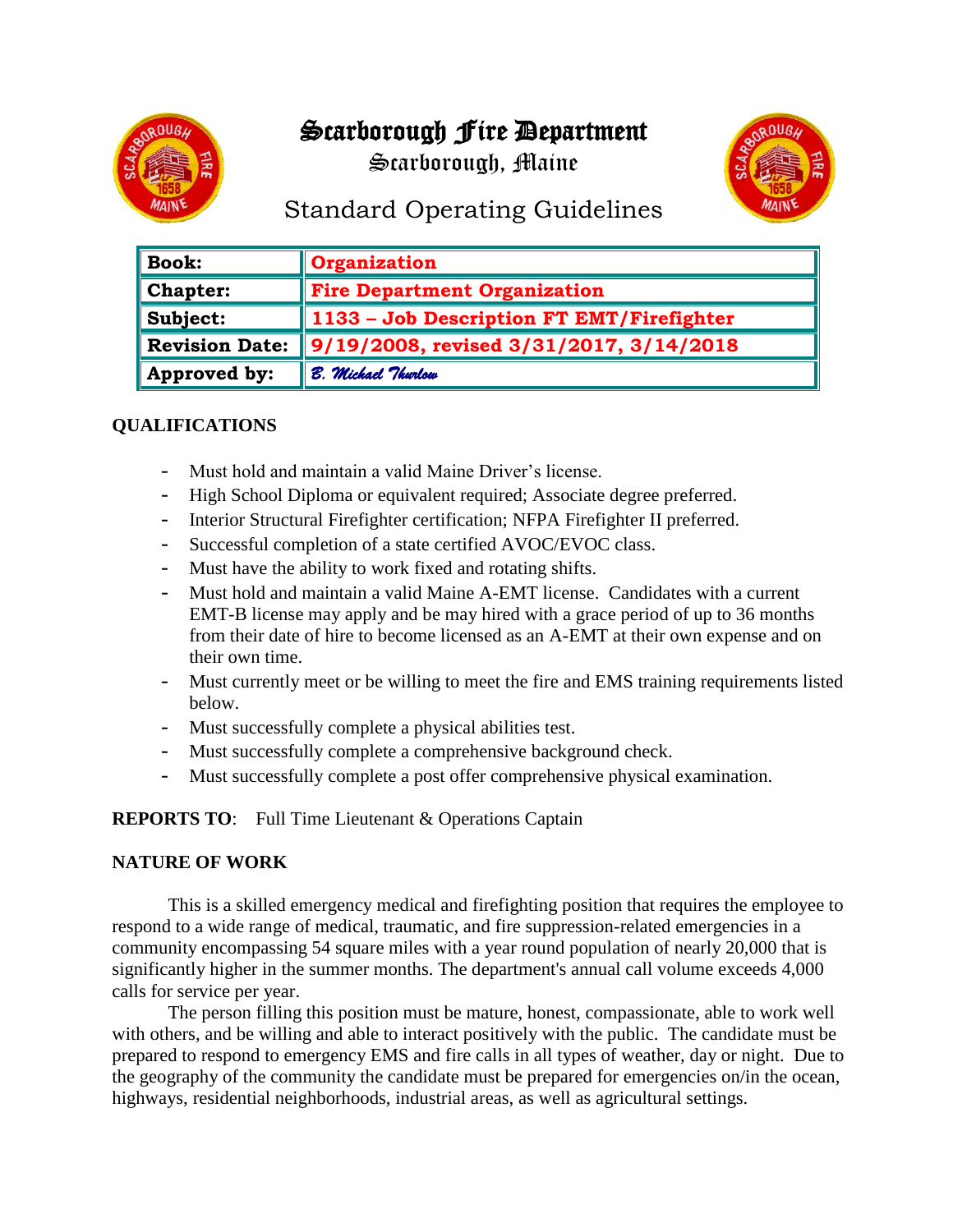The person filling this position will become involved in station duties, public education, in-house education for the professional development of our personnel, equipment and apparatus maintenance, disinfecting and cleaning of equipment and apparatus, computer related reports and assignments, and a variety of other tasks that may be assigned by the Fire Chief or his designee.

The person filling this position must be:

- ➢ Knowledgeable in current EMS standards applicable to their licensure level as outlined in state and local protocols
- $\triangleright$  Knowledgeable and proficiently skilled in all fire suppression related techniques as outlined within
- ➢ Proficiently skilled in all patient care techniques that may be performed by a Maine licensed Emergency Medical Technician as appropriate for their licensure level
- $\triangleright$  In good physical and mental condition
- ➢ Able to develop a rapport with a vast cross section of coworkers including call members, student firefighters, part-time and full-time firefighters and EMS personnel, local and state police officers, and hospital staff all with varying levels of training and experiences.

## **ILLUSTRATIVE EXAMPLES OF WORK REQUIREMENTS**

- ➢ Work closely with a Paramedic partner to provide patient assessment, treatment, and transport within the scope of your Maine EMS license level on any call for emergency medical service in the Town of Scarborough and its mutual aid communities.
- ➢ Perform effective triage, treatment, and transport of victims involved in an MCI event.
- ➢ Be knowledgeable in and adhere to State and local EMS protocols as well as department and company Standard Operating Procedures, Guidelines, and General Orders.
- $\triangleright$  Exercise sound judgment with respect to all matters involving patient and responder safety including but not limited to; emergency vehicle operations, scene safety, injury prevention, infection controls, etc.
- ➢ Perform fire suppression activities as required including but not limited to suppression, ventilation, forcible entry, search & rescue, overhaul, and managing a rehab division.
- ➢ Perform station duties, equipment and apparatus maintenance checks, hydrant shoveling, hose testing, and a variety of other assignments as part of the team as assigned.
- ➢ Maintain a willingness to learn and employ additional skills and techniques as needed.
- ➢ Learn and maintain up-to-date knowledge of the location of streets, principal buildings and geographic features of the Town of Scarborough.
- $\triangleright$  Effectively receive, process, relay, and follow both oral and written instructions.
- $\triangleright$  Comply with all Department training requirements.
- ➢ Establish and maintain effective working relationships with other employees (call, parttime, full-time and students), supervisors, other departments, agencies, and the public we serve.
- ➢ Safely operate all types of ambulances and fire apparatus under both routine and emergency response in all types of conditions.
- ➢ Attend and participate in scheduled staff meetings.
- ➢ Participate in and use the quality assurance program and performance evaluations as a positive learning tool for professional development.
- ➢ Understand and work within the principals of the National Incident Management and Incident Command systems.